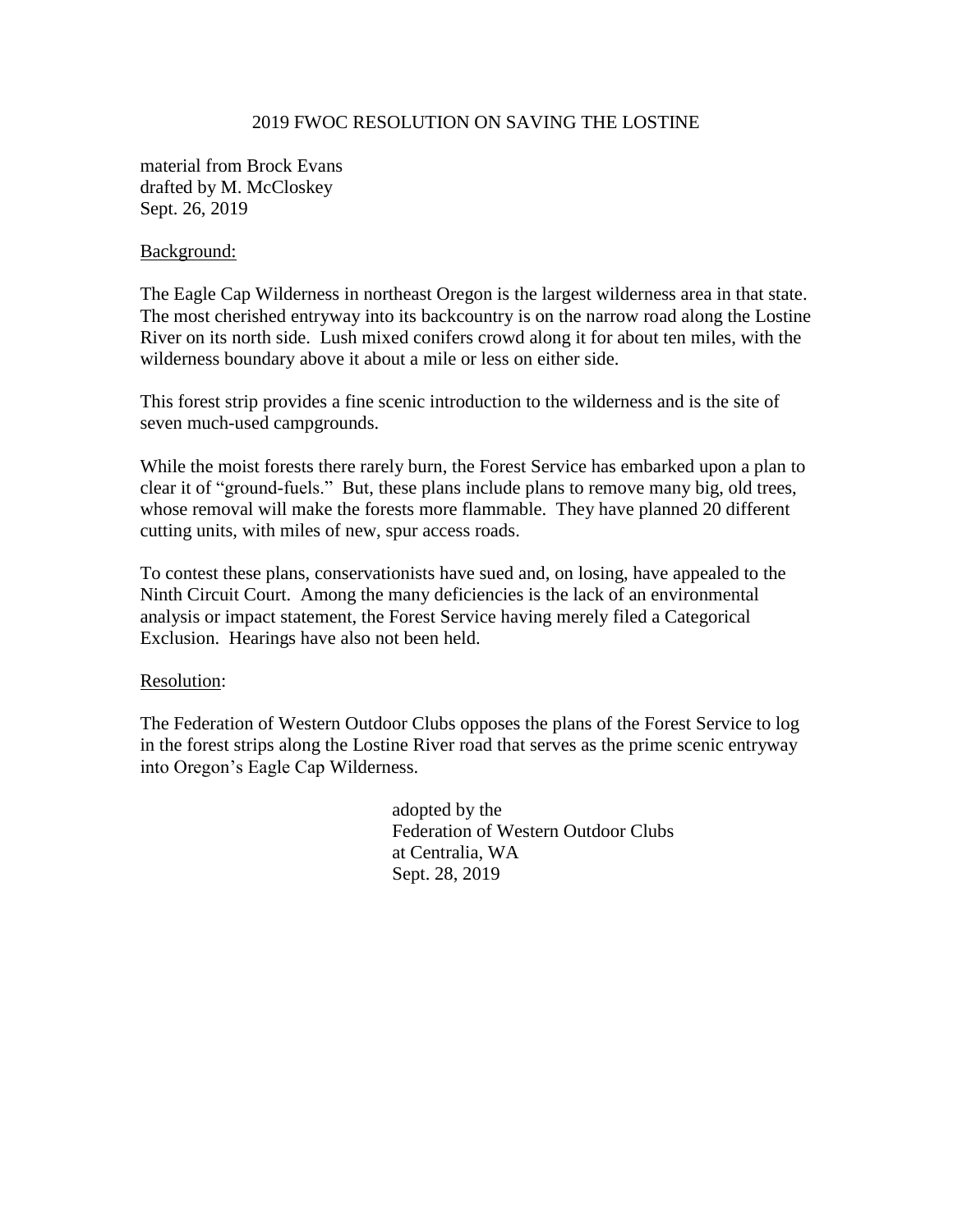# 2019 FWOC RESOLUTION ON OPPOSING EFFORTS TO WEAKEN THE ESA

from Michael McCloskey Aug. 17, 2019

In early August of this year (2019), the Trump Administration announced regulatory changes that substantially weaken the Endangered Species Act (ESA).

This Act has been called the "Magna Carta of the environmental movement." It was first proposed by Republican President Richard Nixon in 1973. It has since been praised as the most far-reaching environmental law ever passed.

These revisions have been called "the biggest attack ... on how it works" since regulations to implement it were first issued.

With the United Nations now proclaiming that, with a changing climate, over one million plants and animals are currently at risk, this law is more important than ever.

Among others, these changes would weaken the ESA by doing the following:

- 1. by making it harder to list a species and easier to delist species now protected under the ESA.
- 2. by failing to automatically protect species just listed as "threatened," as is now the practice. A separate and deliberate decision would have to be made in each case to provide protection.
- 3. by not putting historic, but unoccupied, habitat of an endangered species into critical habitat when such habitat will be needed when the species recovers its numbers.
- 4. by publicizing the economic costs of a proposed listing, thereby unleashing political pressures to avoid making it. Congress has already forbidden the regulatory agencies from considering economic questions in making the listing decision, which is supposed to just be based on scientific findings.
- 5. by narrowing the circumstances under which the wildlife agencies would be required to consult with other federal agencies with regard to the impact of their planned construction projects on endangered species.
- 6. by making it harder to take climate change into consideration as a factor in making listing decisions.

This set of changes comes on top of a never-ending succession of efforts by the Trump Administration to weaken environmental protection programs. So far, the Trump